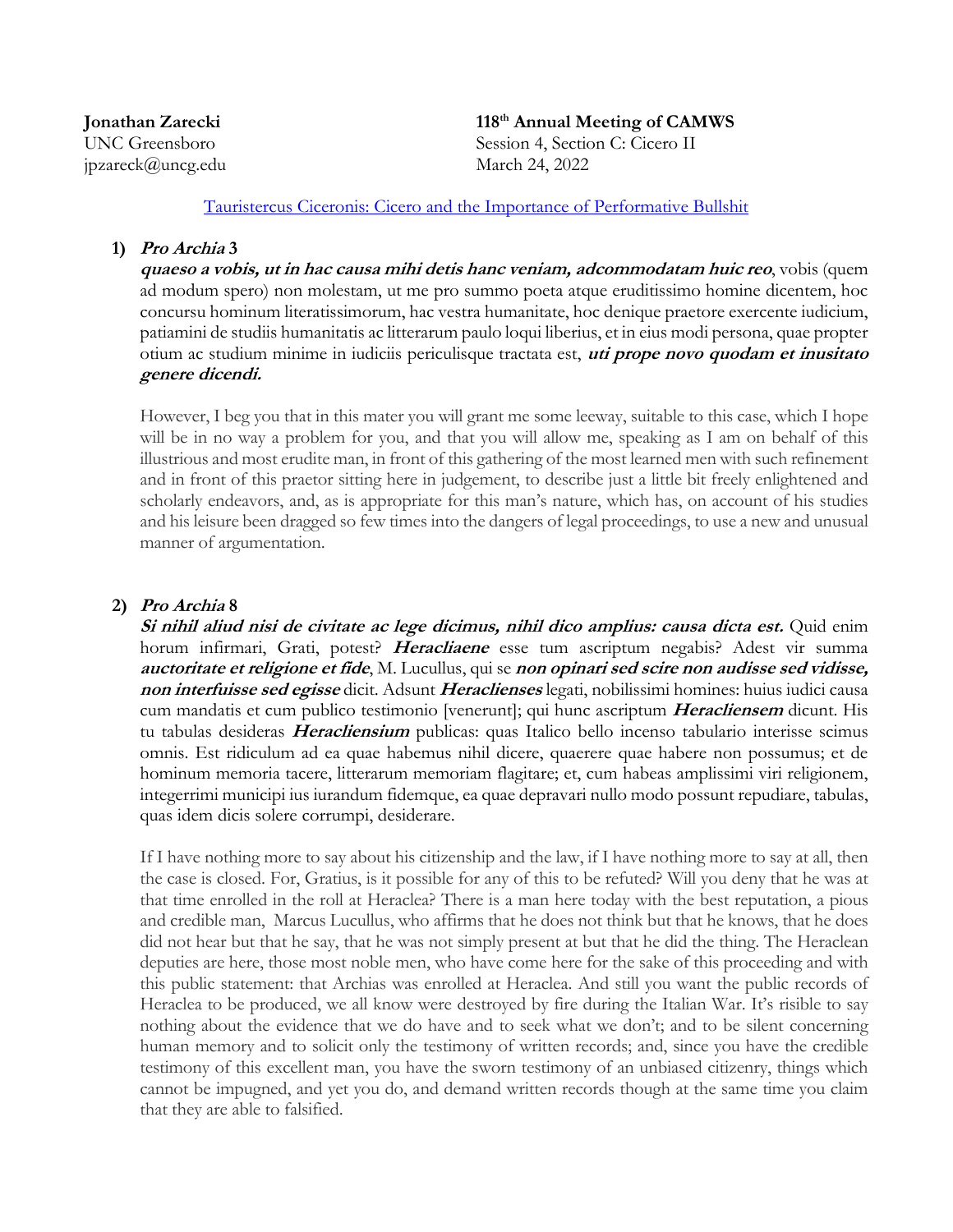# **3) Pro Archia 32**

**Quae de causa** pro mea consuetudine breviter simpliciterque dixi, iudices, ea confido probata esse omnibus. **Quae** autem remota a mea iudicialique consuetudine, et **de hominis ingenio** et communiter **de ipsius studio** locutus sum, ea, iudices, a vobis spero esse **in bonam partem accepta**; ab eo qui iudicium exercet, certo scio.

I have spoken briefly and simply about the facts of this according to my custom, judges, and I trust that my words have been approved by you all. On the other hand, those things I said which were far removed from my usual court-room practice, and about the genius of this man and more generally about his endeavors, these things, judges, I hope have been accepted by you in the spirit in which they were intended as much as I am certain that they have been by the man who is presiding over this case.

# **4) Plutarch Life of Cicero 39**

λέγεται [δ](https://www.perseus.tufts.edu/hopper/morph?l=de%5C&la=greek&can=de%5C4&prior=le/getai)ὲ [κα](https://www.perseus.tufts.edu/hopper/morph?l=kai%5C&la=greek&can=kai%5C17&prior=de/)ὶ [Κοΐντου](https://www.perseus.tufts.edu/hopper/morph?l=*koi%2B%2Fntou&la=greek&can=*koi%2B%2Fntou0&prior=kai/) [Λιγαρίου](https://www.perseus.tufts.edu/hopper/morph?l=*ligari%2Fou&la=greek&can=*ligari%2Fou0&prior=*koi+/ntou) [δίκην](https://www.perseus.tufts.edu/hopper/morph?l=di%2Fkhn&la=greek&can=di%2Fkhn0&prior=*ligari/ou) [φεύγοντος](https://www.perseus.tufts.edu/hopper/morph?l=feu%2Fgontos&la=greek&can=feu%2Fgontos0&prior=di/khn) ὅ[τι](https://www.perseus.tufts.edu/hopper/morph?l=o%28%2Fti&la=greek&can=o%28%2Fti0&prior=feu/gontos) τ[ῶ](https://www.perseus.tufts.edu/hopper/morph?l=tw%3Dn&la=greek&can=tw%3Dn2&prior=o(/ti)ν [Καίσαρος](https://www.perseus.tufts.edu/hopper/morph?l=*kai%2Fsaros&la=greek&can=*kai%2Fsaros1&prior=tw=n) [πολεμίων](https://www.perseus.tufts.edu/hopper/morph?l=polemi%2Fwn&la=greek&can=polemi%2Fwn0&prior=*kai/saros) [ε](https://www.perseus.tufts.edu/hopper/morph?l=ei%28%3Ds&la=greek&can=ei%28%3Ds3&prior=polemi/wn)ἷς ἐ[γεγόνει](https://www.perseus.tufts.edu/hopper/morph?l=e%29gego%2Fnei&la=greek&can=e%29gego%2Fnei0&prior=ei(=s), [κα](https://www.perseus.tufts.edu/hopper/morph?l=kai%5C&la=greek&can=kai%5C18&prior=e)gego/nei)ὶ [Κικέρωνος](https://www.perseus.tufts.edu/hopper/morph?l=*kike%2Frwnos&la=greek&can=*kike%2Frwnos1&prior=kai/) αὐτ[ῷ](https://www.perseus.tufts.edu/hopper/morph?l=au%29tw%3D%7C&la=greek&can=au%29tw%3D%7C1&prior=*kike/rwnos) [βοηθο](https://www.perseus.tufts.edu/hopper/morph?l=bohqou%3Dntos&la=greek&can=bohqou%3Dntos0&prior=au)tw=|)ῦντος, εἰ[πε](https://www.perseus.tufts.edu/hopper/morph?l=ei%29pei%3Dn&la=greek&can=ei%29pei%3Dn1&prior=bohqou=ntos)ῖν [τόν](https://www.perseus.tufts.edu/hopper/morph?l=to%2Fn&la=greek&can=to%2Fn2&prior=ei)pei=n) [Καίσαρα](https://www.perseus.tufts.edu/hopper/morph?l=*kai%2Fsara&la=greek&can=*kai%2Fsara1&prior=to/n) [πρ](https://www.perseus.tufts.edu/hopper/morph?l=pro%5Cs&la=greek&can=pro%5Cs1&prior=*kai/sara)ὸς [το](https://www.perseus.tufts.edu/hopper/morph?l=tou%5Cs&la=greek&can=tou%5Cs0&prior=pro/s)ὺς [φίλoυς:](https://www.perseus.tufts.edu/hopper/morph?l=fi%2Flous&la=greek&can=fi%2Flous0&prior=tou/s)['τί](https://www.perseus.tufts.edu/hopper/morph?l=ti%2F&la=greek&can=ti%2F0&prior=fi/lous) [κωλύει](https://www.perseus.tufts.edu/hopper/morph?l=kwlu%2Fei&la=greek&can=kwlu%2Fei0&prior=ti/) [δι](https://www.perseus.tufts.edu/hopper/morph?l=dia%5C&la=greek&can=dia%5C1&prior=kwlu/ei)ὰ [χρόνου](https://www.perseus.tufts.edu/hopper/morph?l=xro%2Fnou&la=greek&can=xro%2Fnou0&prior=dia/) [Κικέρωνος](https://www.perseus.tufts.edu/hopper/morph?l=*kike%2Frwnos&la=greek&can=*kike%2Frwnos2&prior=xro/nou) ἀκοῦ[σαι](https://www.perseus.tufts.edu/hopper/morph?l=a%29kou%3Dsai&la=greek&can=a%29kou%3Dsai0&prior=*kike/rwnos) [λέγοντος](https://www.perseus.tufts.edu/hopper/morph?l=le%2Fgontos&la=greek&can=le%2Fgontos0&prior=a)kou=sai), ἐ[πε](https://www.perseus.tufts.edu/hopper/morph?l=e%29pei%5C&la=greek&can=e%29pei%5C1&prior=le/gontos)ὶ [πάλαι](https://www.perseus.tufts.edu/hopper/morph?l=pa%2Flai&la=greek&can=pa%2Flai0&prior=e)pei/) [κέκριται](https://www.perseus.tufts.edu/hopper/morph?l=ke%2Fkritai&la=greek&can=ke%2Fkritai0&prior=pa/lai) [πονηρ](https://www.perseus.tufts.edu/hopper/morph?l=ponhro%5Cs&la=greek&can=ponhro%5Cs0&prior=ke/kritai)ὸς [ὁ](https://www.perseus.tufts.edu/hopper/morph?l=o%28&la=greek&can=o%285&prior=ponhro/s) [ἀ](https://www.perseus.tufts.edu/hopper/morph?l=a%29nh%5Cr&la=greek&can=a%29nh%5Cr0&prior=o()νὴρ [κα](https://www.perseus.tufts.edu/hopper/morph?l=kai%5C&la=greek&can=kai%5C19&prior=a)nh/r)ὶ [πολέμιος;](https://www.perseus.tufts.edu/hopper/morph?l=pole%2Fmios&la=greek&can=pole%2Fmios0&prior=kai/)'

It is said that when Quintus Ligarius was being put on trial because he had been one of Caesar's enemies, and that Cicero served as his advocate, that Caesar told his friends: "What is there that stops us from listening to Cicero speak after so much time, when that man [Ligarius] has already been deemed a good-for-nothing and my enemy?"

# **5) Pro Ligario 1**

**Novum crimen,** C. Caesar, et **ante hanc diem non auditum** propinquus meus ad te Q. Tubero detulit, Q. Ligarium in Africa fuisse, idque C. Pansa, praestanti vir ingenio, fretus fortasse familiaritate ea quae est ei tecum, ausus est confiteri. Itaque quo me vertam nescio. **Paratus enim veneram**, cum tu id neque per te scires neque audire aliunde potuisses, ut ignoratione tua ad hominis miseri salutem abuterer. Sed quoniam diligentia inimici investigatum est quod latebat, confitendum est, opinor, praesertim cum meus necessarius Pansa fecerit ut id integrum iam non esset, **omissaque controversia omnis oratio ad misericordiam tuam conferenda est**, qua plurimi sunt conservati, cum a te non liberationem culpae sed errati veniam impetravissent.

It is a new type of crime, Gaius Caesar, and one never heard of before this day that my relative Quintus Tubero has brought before you, that Quinus Ligarius had been in Africa, and this is the crime that Gaius Pansa, that man of outstanding character, perhaps leaning on his familiarity with you, has dared to avow. Thus, I do not know how to proceed. I had been prepared, when you didn't know anything about this, to make use of your ignorance for this wretched man's benefit. But, since what was hidden has been exposed by the earnestness of my opponent, it must be confessed, I think, especially since my friend Pansa made it so that it is no longer up for debate, that the entire question must be tossed out and my whole speech be turned towards your pity, by which so many men have been saved, since the obtained from you not a freedom from fault but a pardon for a mistake.

*All translations of Latin texts are my own adaptations from the respective Loeb Classical Library texts.*